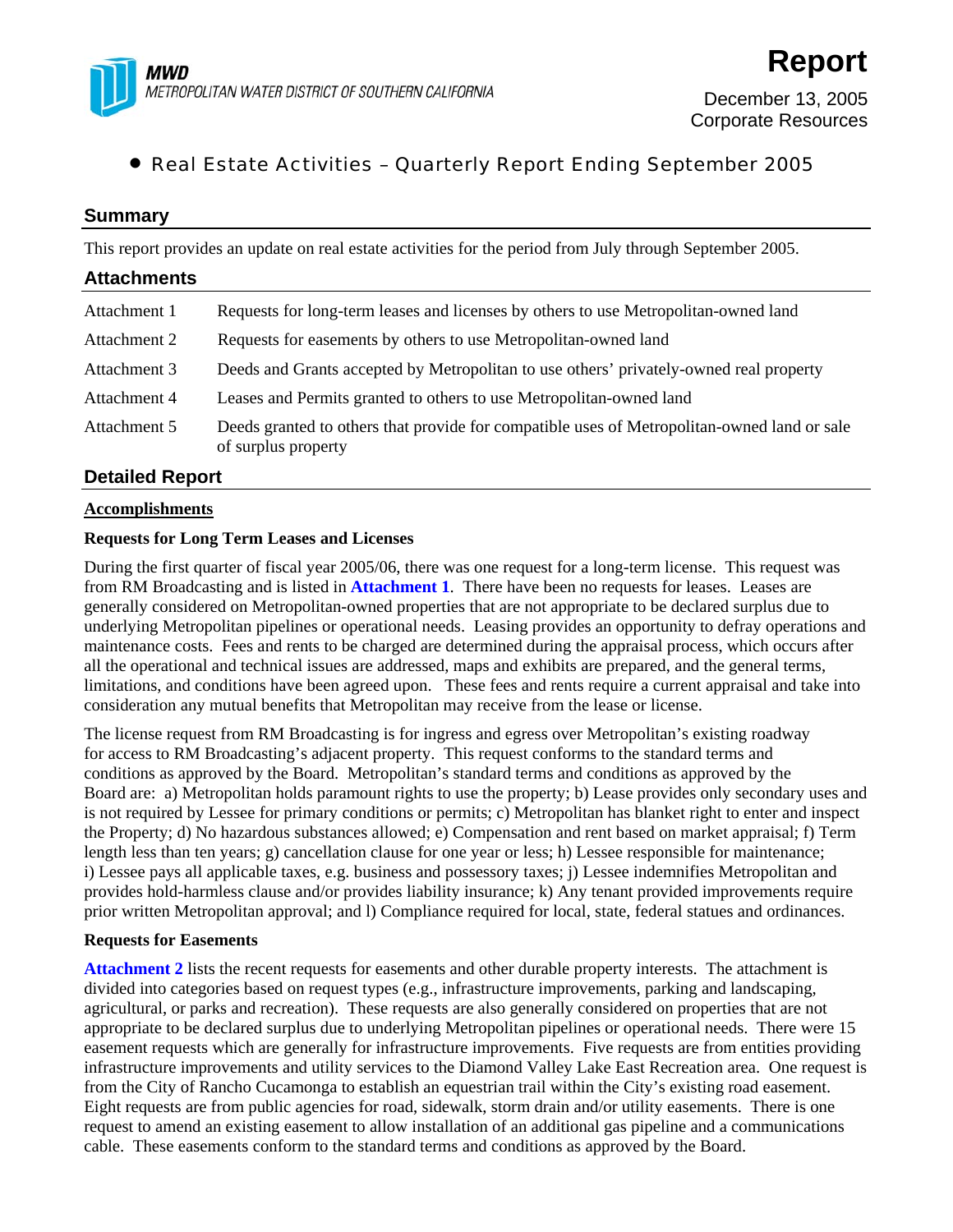## **Deeds and Grants Accepted by Metropolitan**

During the reporting period, 26 easements were executed for the Palo Verde Irrigation District Forbearance and Fallowing Program. These easements were for land areas totaling 11,056 Water Toll Acres. A listing of all deeds and rights accepted from others during the reporting period is included as **Attachment 3.**

Four properties were acquired in fee, one for the Lake Skinner Water Quality Protection, two as a buffer area from the residential development west of the Diemer Water Treatment Plant, and one for a future conservation easement.

Two entry permits were acquired, one for access to the Inland Feeder Program's Sand Canyon mitigation pipeline and one for temporary construction of that pipeline. The pipeline is a 6-inch-diameter PVC pipe directly on the ground surface in the vicinity of the Arrowhead Tunnels. It will be constructed only in the event that the underlying groundwater table has dropped due to Inland Feeder tunneling activities and if the groundwater must be recharged to maintain biological resources in the area.

In an exchange of access rights, Metropolitan received from Pulte Homes a direct, permanent roadway to Metropolitan's Allen McCulloch pipeline facilities.

Metropolitan purchased a 50% interest in 20 acres at Ormond Beach for a potential desalination plant. This purchase was from the Oxnard Community Development Commission at a price formula stipulated in the existing Memorandum of Understanding (MOU) between Metropolitan and the Oxnard Community Development Commission.

## **Leases and Permits Granted**

Three leases, one license and six entry permits were executed during the reporting period. Four of these permits allow access onto Metropolitan's property for a local public agency, city or county government entity. **Attachment 4** is a listing of these agreements which grant others the use of Metropolitan-owned lands. These agreements conform to criteria adopted by Metropolitan's Board.

A year-to-year lease was granted to Oceanview Produce for the residual 20-acre site at Ormond Beach. The quarterly rent of \$4,742.50 was effective September 1, 2005 and subsequent to the purchase of 276 acres by The Nature Conservancy. An entry permit was granted to City of Hemet for maintenance of a drainage channel at the North Property near Diamond Valley Lake. The drainage channel was constructed by Hemet across a portion of Parcel 144-1-85 in accordance with the city's master drainage plan. Construction of these flood control facilities was a condition of the city's approval in accordance with the previous owner's specific plan for development of Parcel No. 144-1-85. These drainage facilities were not built before Metropolitan acquired the property.

Two leases were executed for office space rental at Union Station. One lease is with the Division of State Architects for 19,390 square feet of office space and 3,808 square feet of storage space, currently totaling 23,198 square feet at a monthly rent of \$42,550.24. Future storage and parking space is planned for an additional 3,971 square feet. The other lease executed is for 25,485 square feet of office space with the Office of Statewide Health Planning and Development at a monthly rate of \$46,173. These leases were approved by prior board action.

## **Deeds Granted to Others**

Metropolitan granted 14 grant deeds, two easements, and one quitclaim deed (**see Attachment 5**) during this reporting period.

On August 4, 2005, Metropolitan concluded the sale of its 50% interest in 276 acres at Ormond Beach to The Nature Conservancy. Total consideration was \$12.972 million, in an all cash transaction. In addition, Metropolitan contemporaneously sold its 50% interest in 13 acres to the Oxnard Community Development Commission with a similar per acre unit price totaling \$305,000.

Metropolitan granted a quitclaim deed to Pulte Homes for a portion of Metropolitan's right of way that was unnecessary for the Allen McCulloch Pipeline (AMP). This exchange was done in consideration of Pulte's providing direct, permanent access to the AMP facilities.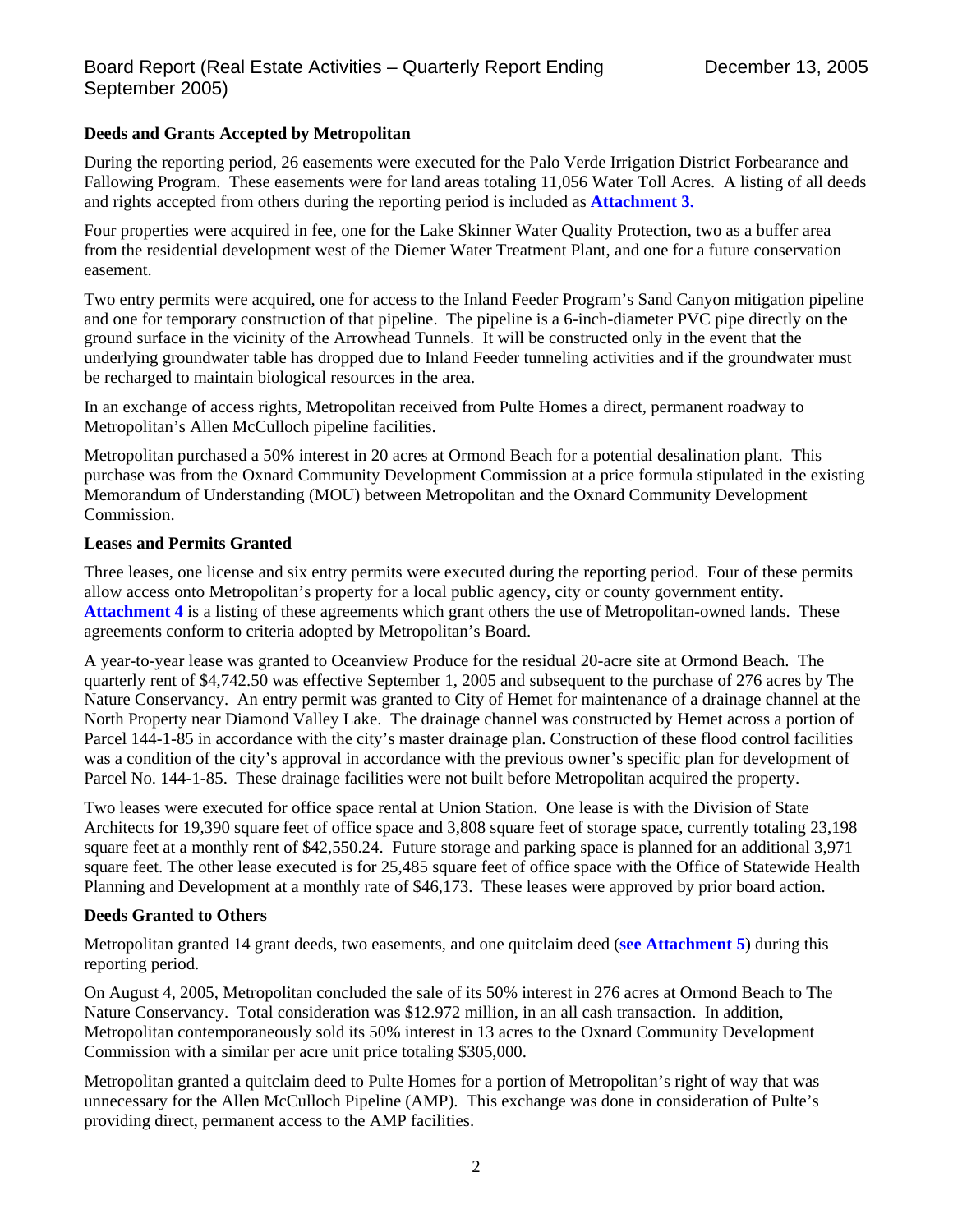## Board Report (Real Estate Activities – Quarterly Report Ending September 2005)

During this reporting period, Metropolitan closed escrow on nine of the surplus residential properties at Diamond Valley Lake, receiving approximately \$4 million net after broker and escrow fees (\$4.2 million selling price).

## **Additional Accomplishments**

During this reporting period an informational presentation was made to the board relating to the policies for leasing and surplus property.

During Fiscal Year 2004-05, 11 Conditional and 7 Final Annexations were approved by Metropolitan's board.

### **Future Goals**

- Complete the disposition of the remaining two out of eleven previously designated surplus residential properties near to Diamond Valley Lake.
- Present information, appraisal, and management options regarding the DVL North Property.
- Continue disposition activities for sale of the Arroyo Seco (29.5 acre) property to the City of Pasadena. Metropolitan's actions are completed and the grant deed will record after funding of escrow by the City of Pasadena.
- Continue disposition activities on previously designated surplus property located along Gavilan Road near Lake Mathews.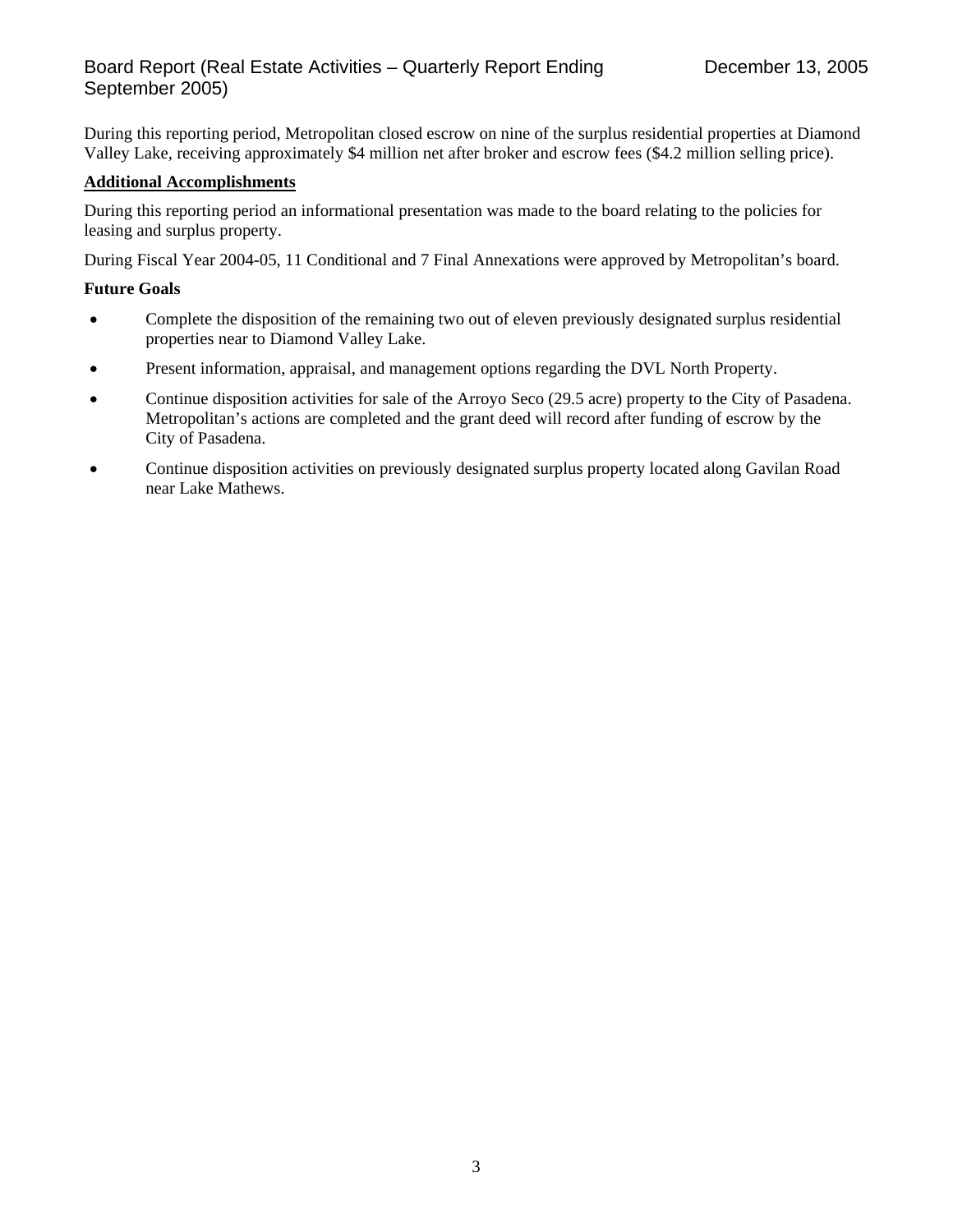#### **Requests for Long Term Leases and Licenses by Others During 1st Quarter of FY 2005/06 July 1, 2005 Through September 30, 2005**

| <b>LESSEE NAME</b>                                          | <b>ENTITY</b><br><b>TYPE</b> | <b>ACREAGE</b> | <b>TYPE</b> | <b>TERM (YRS)</b> | <b>FEE</b> | <b>STANDARD</b><br><b>CONDITIONS</b><br>MET (Y/N) | <b>COMMENTS</b> |
|-------------------------------------------------------------|------------------------------|----------------|-------------|-------------------|------------|---------------------------------------------------|-----------------|
| Infrastructure Improvements (fencing,<br>utilities, access) |                              |                |             |                   |            |                                                   |                 |

|                                          |         |               |         |          |                      | ir MWD's existing roadway for a<br>Ingress and egress<br>access to<br>AS UVE. |
|------------------------------------------|---------|---------------|---------|----------|----------------------|-------------------------------------------------------------------------------|
| 2240<br><b>PM Broadcasurio</b><br>. IN L | Private | Acres<br>14 U | .icense | 50 Years | $\sim$<br>4.000/vear | ; adiacent property<br>License <sup>2</sup>                                   |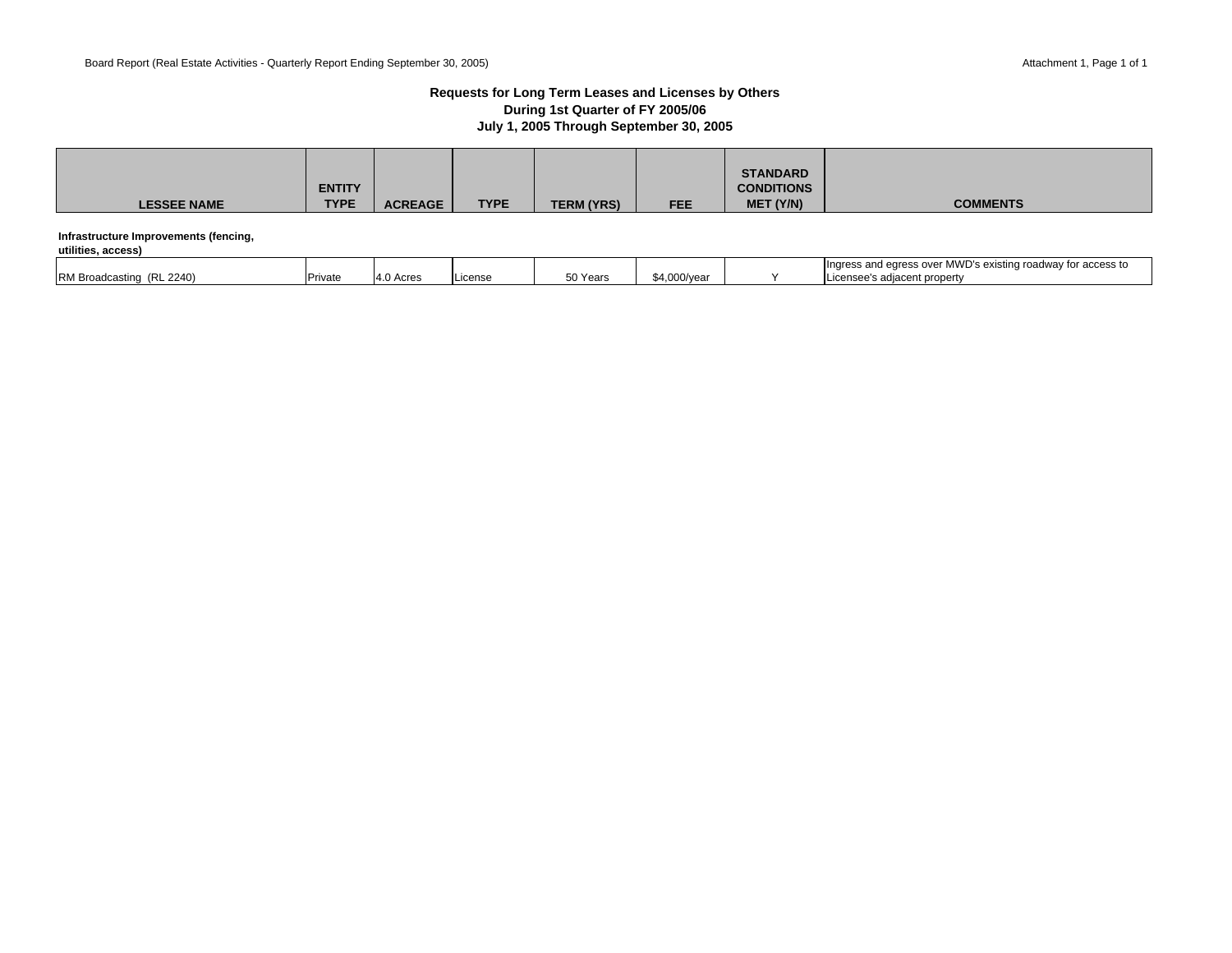### **Requests for Easements by Others During 1st Quarter of FY 2005/06 July 1, 2005 Through September 30, 2005**

| <b>LESSEE NAME</b>                                                        | <b>IENTITY</b><br><b>TYPE</b> | <b>ACREAGE</b>            | <b>TYPE</b>           | <b>TERM (YRS)</b>      | <b>FEE</b>       | <b>STANDARD</b><br><b>CONDITIONS</b><br>MET (Y/N) | <b>COMMENTS</b>                                                                                                                                             |
|---------------------------------------------------------------------------|-------------------------------|---------------------------|-----------------------|------------------------|------------------|---------------------------------------------------|-------------------------------------------------------------------------------------------------------------------------------------------------------------|
| Infrastructure Improvements (fencing,<br>utilities, access)               |                               |                           |                       |                        |                  |                                                   |                                                                                                                                                             |
| Adelphia Communications (RL 2437)                                         | Private                       | 9.876 acres               | Easement              | Permanent              | \$0(1)           | Yes                                               | Providing utility service to DVL east recreation area -<br>Searl Parkway Phase II                                                                           |
| California, State of (Department of<br>Transportation/Caltrans) (RL 2432) | Public                        | <b>TBD</b>                | Easement              | Permanent              | TBD(2)           | Yes                                               | Road and sidewalk improvements on Inland Feeder right<br>of way in Mentone for Mentone Blvd. (Highway 38) project                                           |
| California, State of (Department of<br>Transportation/Caltrans) (RL 2575) | Public                        | <b>TBD</b>                | Easement              | Permanent              | TBD(2)           | Yes                                               | Road and sidewalk improvements on Inland Feeder right<br>of way in Mentone for Mentone Blvd. (Highway 38) project                                           |
| Eastern Municipal Water District (RL 2439)                                | Public                        | 9.876 acres               | Easement              | Permanent              | \$0(1)           | Yes                                               | Providing sewer, domestic water and reclaimed water<br>lines to DVL East Recreation Area - Searl Parkway Phase                                              |
| Fontana, City of (RL 2425)<br>Los Angeles, County of (RL 2422)            | Public<br>Public              | 0.134 acres<br><b>TBD</b> | Easement<br>Easement  | Permanent<br>Permanent | TBD(2)<br>TBD(2) | Yes<br>Yes                                        | Road and utility easement crossing over Foothill Feeder<br>right of way for adjacent residential development<br>Storm drain easement across Foothill Feeder |
| Riverside, City of (RL 2388)                                              | Public                        | 0.022 acre                | Easement              | Permanent              | TBD(2)           | Yes                                               | Road easement across Box Springs Feeder right of way<br>for adjacent light industrial/warehouse development                                                 |
| Riverside, City of (RL 2408)                                              | Public                        | <b>TBD</b>                | Easement              | Permanent              | TBD(2)           | Yes                                               | Road easement across Box Springs Feeder right of way<br>for adjacent residential development                                                                |
| Riverside, City of (RL 2428)                                              | Public                        | <b>TBD</b>                | Easement              | Permanent              | TBD(2)           | Yes                                               | Road and utility easement crossing over Box Springs<br>Feeder right of way for adjacent residential development                                             |
| Southern California Edison Co. (RL 2576)                                  | Private                       | 9.882 acres               | Easement              | Permanent              | \$0(1)           | Yes                                               | Providing utility service to DVL East Recreation Area -<br>Searl Parkway Phase II                                                                           |
| Southern California Gas Co. (RL 2577)                                     | Private                       | 9.876 acres               | Easement              | Permanent              | \$0(1)           | Yes                                               | Providing utility service to DVL East Recreation Area -<br>Searl Parkway Phase II<br>Amendment to original easement, acquired in 1954 by                    |
| Southern California Gas Company (RL<br>2162)                              | Private                       | 4.148 acres               | Easement<br>Amendment | Permanent              | \$19,300         | Yes                                               | condemnation, expands rights to allow for additional<br>pipelines and a communications cable within the right of<br>way                                     |
| Upland, City of (RL 2416)                                                 | Public                        | <b>TBD</b>                | Easement              | Permanent              | TBD(2)           | Yes                                               | Road and utility improvements over Foothill Feeder right<br>of way in conjunction with Colonies Crossroads retail<br>development                            |
| Verizon Communications (RL 2438)                                          | Private                       | 9.876 acres               | Easement              | Permanent              | \$0(1)           | Yes                                               | Providing telephone service to DVL east recreation area -<br>Searl Parkway Phase II                                                                         |

#### **Parks and Recreation**

| kL 2382)<br>Rancho<br>tv of<br>) Cucamonga. | <b>Public</b> | 3 acres | isement | Permanen | [BD (2) | $\ddotsc$ | ail easement within existing road easement<br>uestrian trail |
|---------------------------------------------|---------------|---------|---------|----------|---------|-----------|--------------------------------------------------------------|

(1) These easements for utility and infrastructure are necessary to provide service to DVL East Recreation Facilties and are being provided by these agencies/companies at the request of MWD.

(2) Market rent to be set based on appraisal in addition to \$1,500 processing fee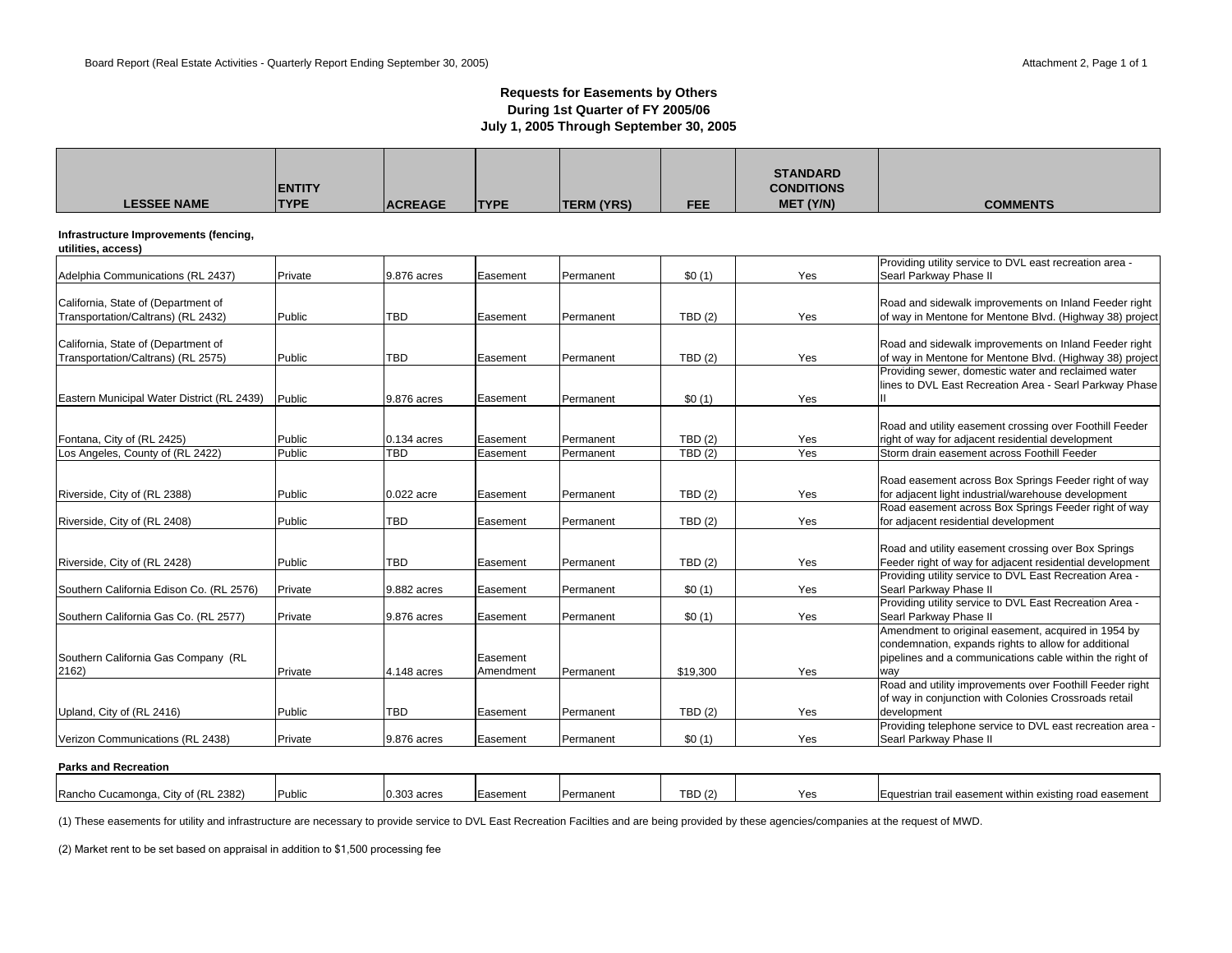### **Deeds and Grants Accepted During 1st Quarter of FY 2005/06 July 1, 2005 Through September 30, 2005**

| <b>GRANTOR</b>                                 | <b>ACREAGE</b>           | <b>TYPE</b>         | <b>TERM</b>                             | <b>USE</b>                                       | <b>RECORDING DATE</b> |               | <b>COSTS</b>               |
|------------------------------------------------|--------------------------|---------------------|-----------------------------------------|--------------------------------------------------|-----------------------|---------------|----------------------------|
| <b>Barnes and Berger</b>                       | 301 acres <sup>(1)</sup> | Easement            | 35 years                                | PVID Program                                     | 9/29/2005             | \$            | 477,085 <sup>(2)</sup>     |
| Bryce, Gary A. & Barbara L.                    | 55 acres $(1)$           | Easement            | 35 years                                | PVID Program                                     | 8/12/2005             | $\mathbb{S}$  | 443,800 <sup>(2)</sup>     |
| Chase Trust/Laurence Chase                     | 55 acres $(1)$           | Easement            | 35 years                                | PVID Program                                     | 9/30/2005             | \$            | $87,175$ <sup>(2)</sup>    |
| Farmland/LDS Riverside                         | 2793 acres (1)           | Easement            | 35 years                                | PVID Program                                     | 7/14/2005             | $\mathbb{S}$  | $4,426,905$ <sup>(2)</sup> |
| Fisher Family Prop, LLC                        | 2973 acres (1)           | Easement            | 35 years                                | PVID Program                                     | 7/12/2005             | \$            | 4,712,205 <sup>(2)</sup>   |
| <b>Fisher Revocable Trust</b>                  | 552 acres $(1)$          | Easement            | 35 years                                | PVID Program                                     | 7/14/2005             | $\mathfrak s$ | 874,920 <sup>(2)</sup>     |
| Fram Washburn Bacon Farms                      | 38 acres $(1)$           | Easement            | 35 years                                | PVID Program                                     | 8/12/2005             | \$            | 72,910 (2)                 |
| <b>GM Corporation</b>                          | 53 acres $(1)$           | Easement            | 35 years                                | PVID Program                                     | 8/11/2005             | \$            | $84,005$ <sup>(2)</sup>    |
| Holt, Joseph S. & Rose J.                      | 37 acres (1)             | Easement            | 35 years                                | PVID Program                                     | 8/12/2005             | \$            | 74,495 <sup>(2)</sup>      |
| Hull Farms, Inc.                               | 245 acres $(1)$          | Easement            | 35 years                                | PVID Program                                     | 9/14/2005             | \$            | 388,325 <sup>(2)</sup>     |
| Lakota Resources, LLP                          | 1159 acres (1)           | Easement            | 35 years                                | PVID Program                                     | 9/16/2005             | $\mathbb{S}$  | $1,837,015$ <sup>(2)</sup> |
| Logsdon/Richardson                             | 33 acres (1)             | Easement            | 35 years                                | PVID Program                                     | 9/22/2005             | \$            | $52,305$ <sup>(2)</sup>    |
| <b>Martin Family Trust</b>                     | 25 acres $(1)$           | Easement            | 35 years                                | PVID Program                                     | 8/16/2005             | $\mathfrak s$ | 39,625 $^{(2)}$            |
| Morris, Dean G.                                | 28 acres $(1)$           | Easement            | 35 years                                | PVID Program                                     | 8/12/2005             | $\mathfrak s$ | 53,890 $^{(2)}$            |
| Morton, Robert Marshall II                     | 54 acres $(1)$           | Easement            | 35 years                                | PVID Program                                     | 9/7/2005              | \$            | 85,590 (2)                 |
| Nowell, et al                                  | 208 acres $(1)$          | Easement            | 35 years                                | PVID Program                                     | 9/14/2005             | \$            | $329,680$ <sup>(2)</sup>   |
| O'Brien, Thomas F. III                         | 57 acres $(1)$           | Easement            | 35 years                                | PVID Program                                     | 8/29/2005             | $\mathfrak s$ | $90,345$ <sup>(2)</sup>    |
| Rancho Del Juan, Inc                           | 219 acres $(1)$          | Easement            | 35 years                                | PVID Program                                     | 8/16/2005             | $\mathfrak s$ | $347,115$ <sup>(2)</sup>   |
| Richardson, John C. & Evelyn J.                | 82 acres $(1)$           | Easement            | 35 years                                | PVID Program                                     | 9/8/2005              | $\mathfrak s$ | 129,970 <sup>(2)</sup>     |
| Rio Rancho 2000, LLC                           | 715 acres $(1)$          | Easement            | 35 years                                | PVID Program                                     | 8/12/2005             | $\mathfrak s$ | $924,055$ <sup>(2)</sup>   |
| Running Box Corp                               | 74 acres $(1)$           | Easement            | 35 years                                | PVID Program                                     | 8/11/2005             | $\mathfrak s$ | $168,010^{(2)}$            |
| San Bernardino Stake, LDS                      | 948 acres <sup>(1)</sup> | Easement            | 35 years                                | PVID Program                                     | 7/12/2005             | \$            | $1,502,580$ <sup>(2)</sup> |
| Seale, John & Billie Fae                       | 48 acres $(1)$           | Easement            | 35 years                                | PVID Program                                     | 8/11/2005             | $\mathfrak s$ | $91,930$ <sup>(2)</sup>    |
| Stroschein, Eric W., et al                     | 75 acres $(1)$           | Easement            | 35 years                                | PVID Program                                     | 9/13/2005             | \$            | $118,875$ <sup>(2)</sup>   |
| Van Der Eyk Family Living Trust                | 95 acres $(1)$           | Easement            | 35 years                                | PVID Program                                     | 8/12/2005             | \$            | $182,275$ <sup>(2)</sup>   |
| Wuertz Family Trust #2, dtd April 15, 1982     | 134 acres $(1)$          | Easement            | 35 years                                | PVID Program                                     | 8/17/2005             | \$            | 212,390 (2)                |
| Clark/Verner                                   | 4.59 acres               | <b>Grant Deed</b>   | Permanent                               | Lake Skinner Water Quality Protection            | 8/3/2005              | \$            | 245,000                    |
| <b>Oxnard Community Development Commission</b> | Approx. 20 acres         | <b>Grant Deed</b>   | Permanent                               | Facilities for potential desalination plant      | 8/4/2005              | \$            | 508,445                    |
|                                                |                          |                     |                                         |                                                  |                       |               |                            |
| <b>PAR International Enterprises</b>           | $n/a^{(3)}$              | <b>Entry Permit</b> | <b>Annual Renewal</b><br>until 12/31/10 | Access to the Sand Canyon mitigation<br>pipeline | N/A                   |               | \$150 per year             |
| Pulte Home Corporation                         | 0.035 acre               | Easement            | Permanent                               | Ingress, egress and roadway                      | 6/23/05               | $\mathfrak s$ | (4)                        |
|                                                |                          |                     |                                         | Temporary construction of Sand Canyon            |                       |               |                            |
| Rezek                                          | 0.316 acres              | <b>Entry Permit</b> | 5 yrs 6 mos                             | mitigation pipeline                              | N/A                   | \$            | 250                        |
| Toll Bros. III                                 | 7.518 acres              | <b>Grant Deed</b>   | Permanent                               | Future conservation easement                     | 7/19/2005             | \$            | (5)                        |
| Toll Bros. III                                 | 1.356 acres              | <b>Grant Deed</b>   | Permanent                               | <b>Diemer Plant Buffer</b>                       | 7/19/2005             | \$            | (6)                        |
| Toll Bros. III                                 | 0.19 acres               | <b>Grant Deed</b>   | Permanent                               | <b>Diemer Plant Buffer</b>                       | 7/19/2005             | $\mathfrak s$ | (7)                        |

Total \$ 18,561,320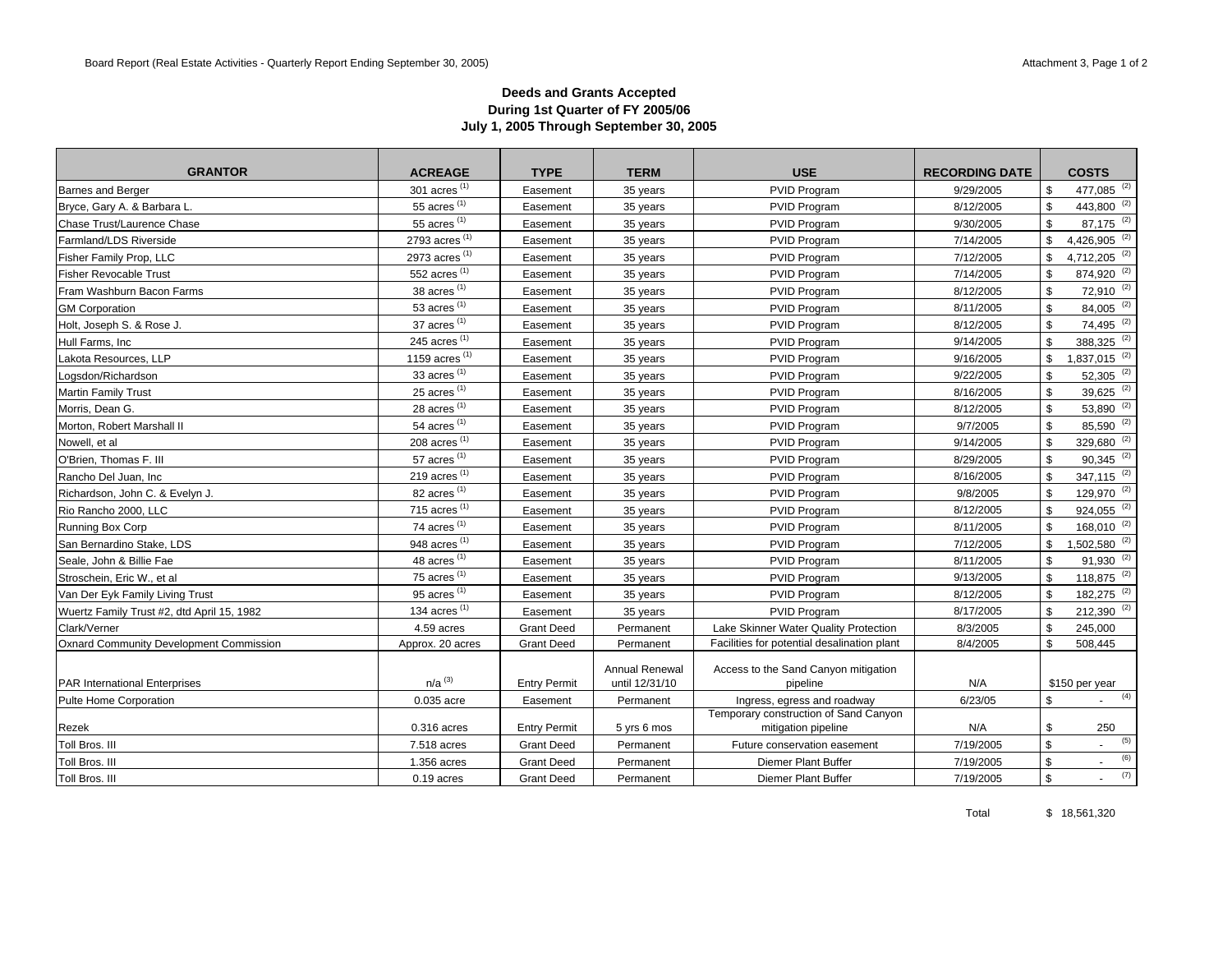land within a landowner's property. This water toll acre is usually less than the total land acreage. (1) Fallowing Easement Deed acreage is calculated in Water Toll Acres. Water Toll Acres are defined as the plantable and growable area of

(2) Metropolitan shall pay to Grantor an initial payment of \$3,170 for each water toll acre of Landowner's Maximum Fallowing Commitment. Participating Grantors were given five options as to how they would receive the funds. All participants reported in this quarterly report chose Option A which is a first installment of \$1,585 per water toll acre payable at the close of escrow and the balance or second installment to be paid one calendar year after the commencement date of the program. The fallowing easement costs reflected in this quarterly report represent amounts paid for the first installment.

(3) Entry Permit is for access over existing road, no survey was conducted to determine acreage.

(4) Pulte Homes granted a permanent access easement to MWD to the Allen McCulloch Pipeline in exchange for MWD's quitclaiming its previous access which needed to be relocated due to development of a residential tract.

(5) Acquired as part of a transfer of a conservation easement to the Dept. of Fish and Game pursuant to the Habitat Conservation Plan (HCP) dated November 1996.

(6) Acquired as part of an exchange for a slope area.

(7) Acquired as a dedication of the developer's tract map (Tract Map 16045).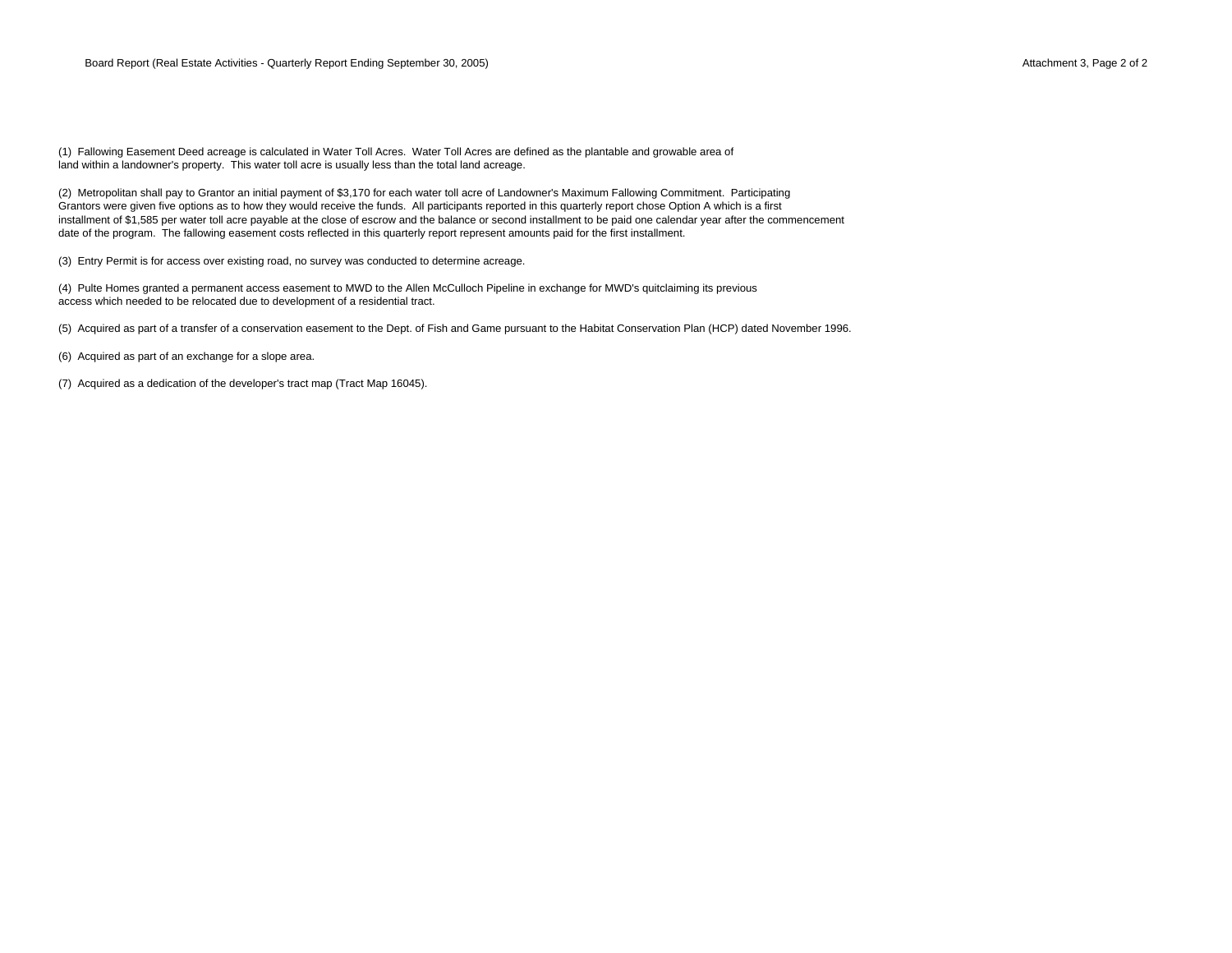### **Leases and Permits Granted During 1st Quarter of FY 2005/06 July 1, 2005 Through September 30, 2005**

|                                                     | <b>ENTITY</b> |                |                     |                           |                                                                                                                           |                       |
|-----------------------------------------------------|---------------|----------------|---------------------|---------------------------|---------------------------------------------------------------------------------------------------------------------------|-----------------------|
| <b>LESSEE</b>                                       | <b>TYPE</b>   | <b>ACREAGE</b> | <b>TYPE</b>         | <b>TERM</b>               | <b>USE</b>                                                                                                                | <b>FEE/RENT</b>       |
| Division of State Architects (RL 2376)              | Public        | 23,198 sq. ft. | Lease               | 8 years                   | Rental of office space and storage space                                                                                  | \$42,550.24 Monthly   |
| Eastern Municipal Water District (RL 2413)          | Public        | $0.49$ acre    | License             | 3 years                   | Access to adjacent property to repair EMWD pipeline                                                                       | \$1,500.00 Yearly     |
| Hemet, City of (RL 2405)                            | Public        | 8 acres        | <b>Entry Permit</b> | 1 year                    | Maintenance of Drainage Channel                                                                                           | \$0.00(1)             |
| Hemet Unified School District (RL 2540)             | Public        | 240 acres      | <b>Entry Permit</b> | 3 days                    | 3 one-day annual middle school and high school<br>invitational cross county track meets                                   | \$0.00(2)             |
| Lewis, Randall (RL 2357)                            | Private       | $0.41$ acre    | <b>Entry Permit</b> | 1 year                    | Installation of utilities                                                                                                 | \$1,500.00 One Time   |
| Oceanview Produce (RL 2295)                         | Private       | 20 acres       | Lease               | Year to Year Agricultural |                                                                                                                           | \$4,742.50 Quarterly  |
| Office of Statewide Health Planning and Development |               |                |                     |                           |                                                                                                                           |                       |
| (RL 2375)                                           | Public        | 25,485 sq. ft. | Lease               | 8 years                   | Rental of office space - 2nd floor of Union Station                                                                       | \$46,173.00 Monthly   |
| SC Fontana Development Corporation (RL 2187)        | Private       | $0.01$ acre    | <b>Entry Permit</b> | 6 months                  | Removal of fence and construction of wall                                                                                 | \$1,500.00 One Time   |
| United States Marine Corps (RL 2399)                | Public        | 4,014 acres    | <b>Entry Permit</b> | 10 days                   | Land navigation techniques in a challenging<br>environment and to bring in water trailers for a military<br>exercise      | \$0.00(3)             |
| West Valley Water District (RL 2539)                | Public        | 11.75 acres    | <b>Entry Permit</b> | 6 months                  | Construction of 24-Inch Water Line - Future Casa<br><b>Grande Drive</b>                                                   | \$1,500,00 One Time   |
| Western Days Rodeo, Inc. (RL 2556)                  | Private       | 1.6 acres      | <b>Entry Permit</b> | 9 days                    | Parking of vehicles and trailers and a Los Angeles<br>County Sheriff's Dept. command center for the annual<br>rodeo event | \$500.00 (4) One Time |
|                                                     |               |                |                     |                           |                                                                                                                           |                       |

**Total \$99,965.74**

(1) Drainage channel at Diamond Valley Lake constructed by City of Hemet across a portion of Parcel 144-1-85 in accordance with the city's master drainage plan. Construction of these flood control facilities was a condition of the city's approval the previous owner's specific plan for development of Parcel No. 144-1-85, but they were not built before Metropolitan acquired the property.

(2) Reciprocal agreement - MWD received \$4,455 in services from Hemet Unified School District's bus fleet for its Solar Cup event at Lake Skinner.

(3) Fees waived to support U.S. Marine Corps desert training in relation to National Security and the military familiarizing themselves with MWD's property in the event of an emergency.

(4) Fee reduced for the non-profit entity and security being provided for MWD's facilities during the event.